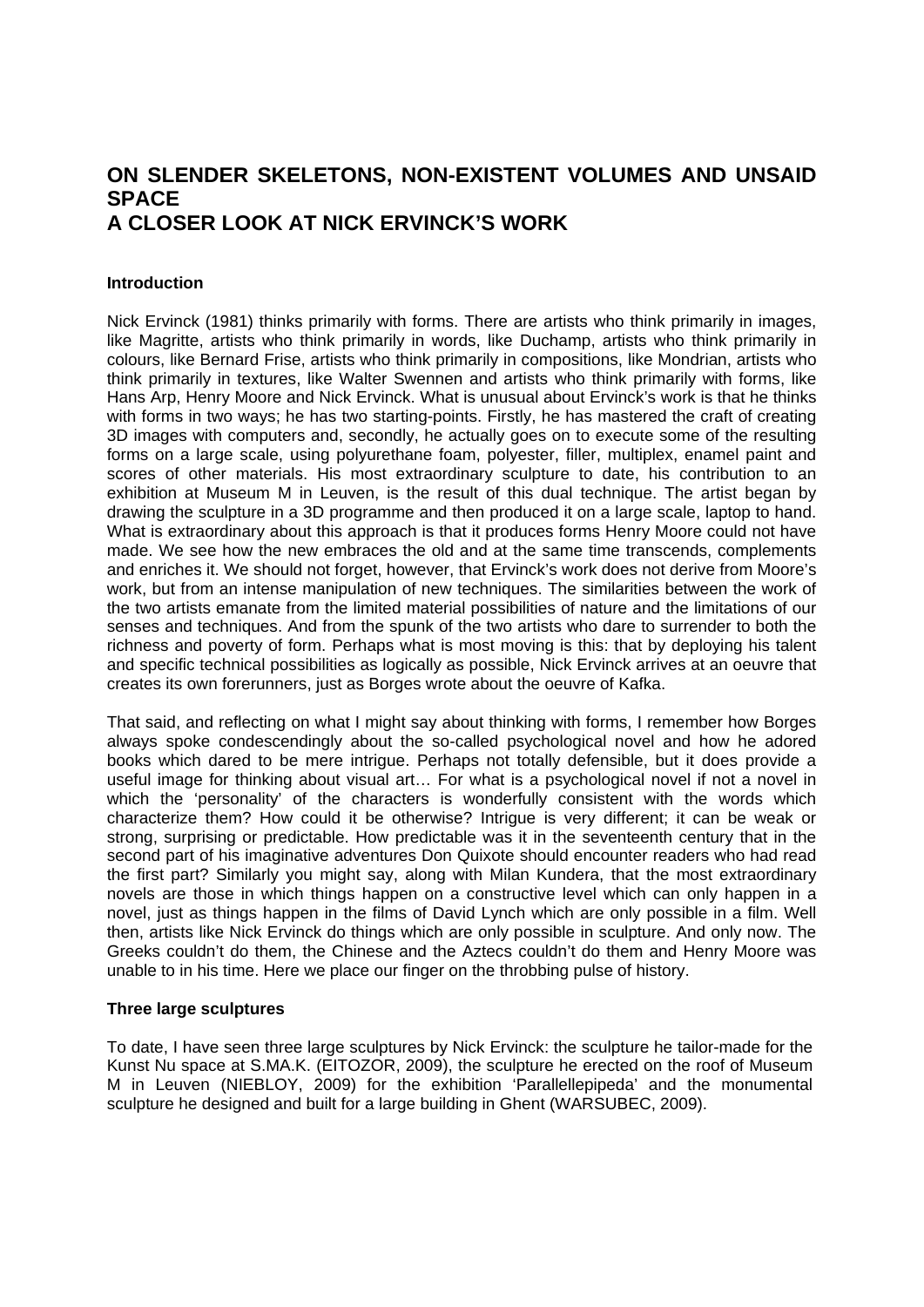The form of EITOZOR, the sculpture he made specially for S.M.A.K., was based on the flower motif of nineteenth-century wallpaper. We recognize this motif in the outline drawing on the wall. The resulting form is free. The sculpture's finish is beautiful, particularly when you consider that it arrived in six pieces, because otherwise they could not have got it in. I was bowled over by that relatively huge object which fitted exactly between the two walls of the corridor-shaped space.

NIEBLOY, the sculpture created as a contribution to the group exhibition 'Parallellepipeda', looks like the drastically worn down skeleton of a three-metre-high boulder. Because of their marrowbone-like edges, the openings in the sculpture evoke an image of a monstrous, manymouthed creature. It is not my intention to attach meaning to this magnificent sculpture; I am merely trying to describe its form. The openings are shaped like Le Corbusier's 'pommes de terre': undulating oval shapes. As I walk round NIEBLOY, I recall one of Henry Moore's sculptures, three metres high and rounded at the top and consisting of two parallel parts each of which contains a large round opening. Walking round this sculpture, you can see how the two openings start dancing with each other and sometimes create a widening or narrowing lancetshaped opening. In Ervinck's sculpture we see a similar effect, but much more beautiful, stranger and livelier. Towards the end of his life, Moore increasingly used bones, stones and other natural material to create forms. One of his workshops still houses a gigantic elephant's skull. Ervinck's sculpture reminds me of that – of that and of the stunningly beautiful, inevitable form of a tusk, a hoof, a fin or a wing. (In Henry Moore's house old artefacts sit side by side with stones, shells, corals, the tooth of a narwhal and hundreds of other objects from the natural world.) Yet I would never want to reduce this sculpture to existing forms. What is so wonderful about it is that it is *not* a skull and that Moore would never have been able to make it because the form is much too complicated. Ervinck can make this form because he can design it in 3D programmes. Here we see a fine example of how the simultaneous progress he makes with 3D drawings and traditional sculpting leads to new forms.

Finally, I would also like to say something about WARSUBEC, the monumental addition to a building in Zebrastraat in Ghent. This building actually forms an open ring with the opening in the ring serving as the entrance. The saddleback roof, which was originally planned, is missing on both sides of this opening. Invited to create a work for this site, subject to the restriction that the roof could only support a limited weight, Ervinck came up with the idea of building a vault resting on the walls. This vault looks like the polished aerial roots of a gigantic ivy plant whose shoots have grown together. Or a sort of hollow fungus. Or a rampant coral. The sculpture consists of two parts which are mirror images of each other, like the building. It is selfsupporting. The windows of both the adjacent buildings reflect the sculpture, thereby creating an endless reflection of the already mirrored sculptural arrangement. While seeming to protect you, the sculpture also provides numerous through-views. It is both an open and closed structure.

What I remember most about seeing these three sculptures for the first time is that each has a totally different form. In the case of the S.MA.K. sculpture, it is a form which veers outwards with rounded feelers or tentacles. The form is symmetric. It gradually becomes thicker and then narrower between the middle and the far ends as if the centrifugal forces are greater there… The sculpture on the roof of Museum M is not symmetrical; it can be placed on the ground on any of its sides. The openings are potato-shaped… The sculpture in Zebrastraat consists of two equal, but separate parts. The openings are not potato-shaped. Neither are they the result of an algorithm. They were created by intuitively distorting circles in a drawing programme.

The large print entitled AGRIEBORZ was also on show at Museum M. It conjures up the image of a human head with shoulders, but is made up entirely of marrowbone-shaped elements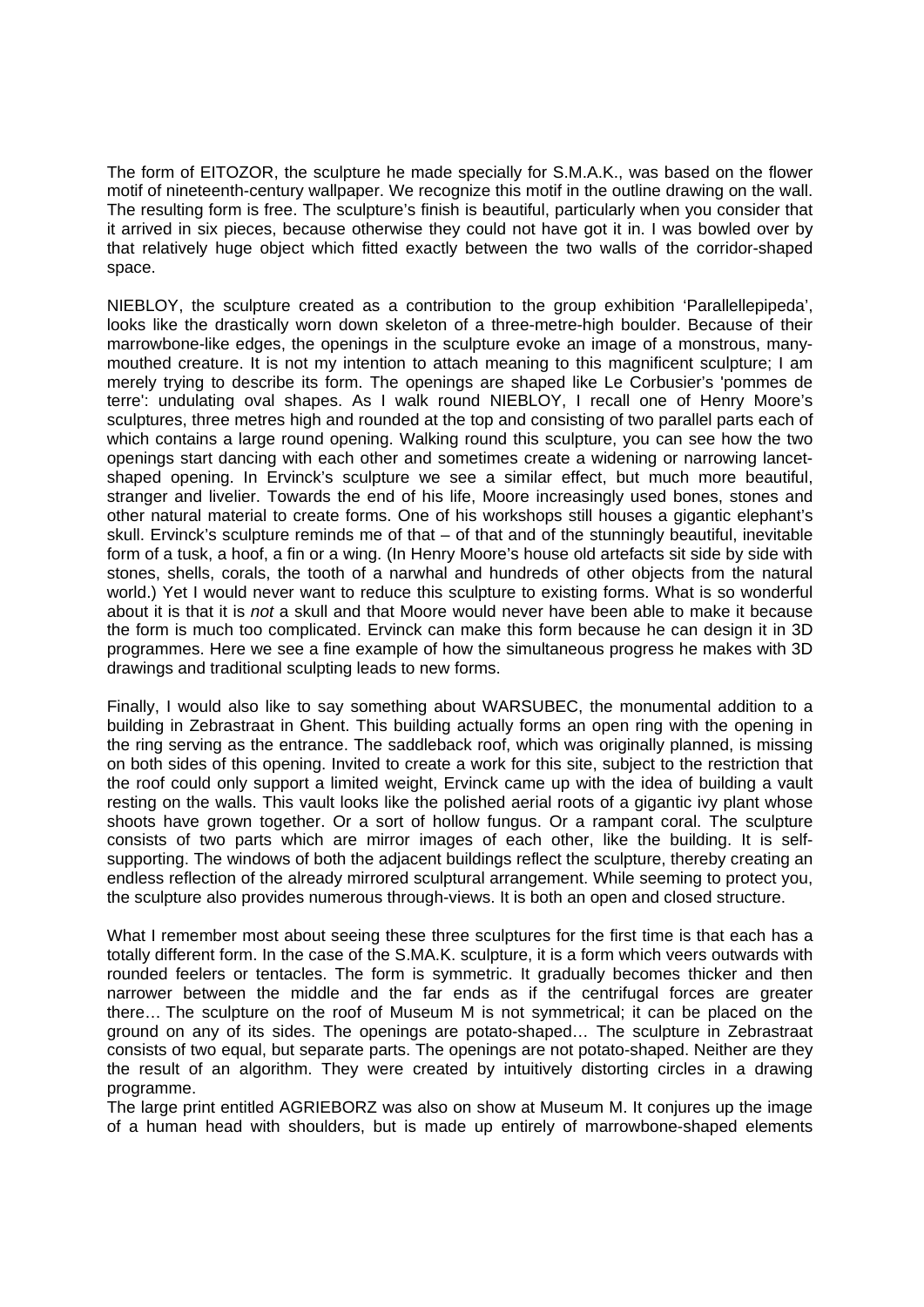reminiscent of veins, nerves and muscles. Ervinck based this 3-D drawing on anatomical illustrations, including drawings produced by the team of Dr Pierre Delaere, an ENT specialist. However, it is definitely not an anatomically correct reproduction. It is a spatial drawing, which it will probably be possible to print in 3D later on. As I peered at this drawing, I sensed that it was not symmetrical, but I couldn't find any asymmetry. Ervinck told me the drawing is symmetrical but that the reflections on the sculpture are not the same on both sides. You can see this most clearly in the middle of the drawing, on the black part.

### **Three characteristics**

Three general features give Ervinck's work its specific character.

The first characteristic is the great 'maquette feeling' of his sculptures. The architect Luc Deleu uses this word to refer to architecture which looks as if it is made of cardboard with the result that its true scale escapes us. Ervinck's sculptures are characterized by the fact that they can be executed on any scale. Perhaps they derive that characteristic from their affinity with organic structures and their monochrome, seamless finish.

The second common characteristic of Nick Ervinck's oeuvre is that his sculptures are executed in a variety of media. Other authors have likened this to painters who also make the occasional etching or photographers who write poems: a frivolous whim which prevents an artist working in a single discipline. What is specific about Ervinck's work, however, is that he makes headway in one area through his achievements in another. His extraordinary ability to make 3D drawings and his experience of printing these 'drawings' three-dimensionally enable him to arrive at new spatial objects like NIEBLOY. On a small scale Ervinck operates on the edge of what is currently possible by working with 3D printers which can print thin, complex forms you cannot make by hand (because you can't reach them).

The third characteristic of Ervinck's work stems from the fact that he sometimes wants to erect his sculptures in an environment which seems to make them virtual again, especially when you photograph them. For example, the Kunst Nu space at S.M.A.K. was painted black all over, apart from two outline drawings which looked almost like spiralling reflections of the sculpture on the walls. On the other hand, he has also made really virtual sculptures. Not only in 3D montages in which he places sculptures in photographs or reconstructions of existing museum environments, but also in the form of an exciting proposal for a virtual gallery designed by a firm of architects. Ervinck was invited to be the first to show his work in their virtual space.

### **Conclusion**

What does it mean to say that someone thinks in forms? Don't we always think in forms? Ever since De Saussure came up with the idea of looking at language as if it was a collection of sounds which are linked to certain meanings largely by chance, many writers do seem to think that visual artists look for forms to package and transport meanings. Yet that is almost never the case. (I use the word artist when referring to a real artist, an innovator whose work affects us, not people who practise forms of imitation art as a hobby or for commercial purposes.) If Michelangelo's David expresses the birth of the individual, the same applies to Greek tragedy. It is not the idea that is new, but the form. Conversely, you might say that it is the creation of new forms (Greek tragedy and Michelangelo's David) that makes the imminent birth of the individual possible. The individual is born in the act of creating, in the creation of the tragedy, in the hewing of the sculpture. The meaning stems from the form. Michelangelo creates his own possibility from nothing: he creates a place for himself and at the same time also for others who come after